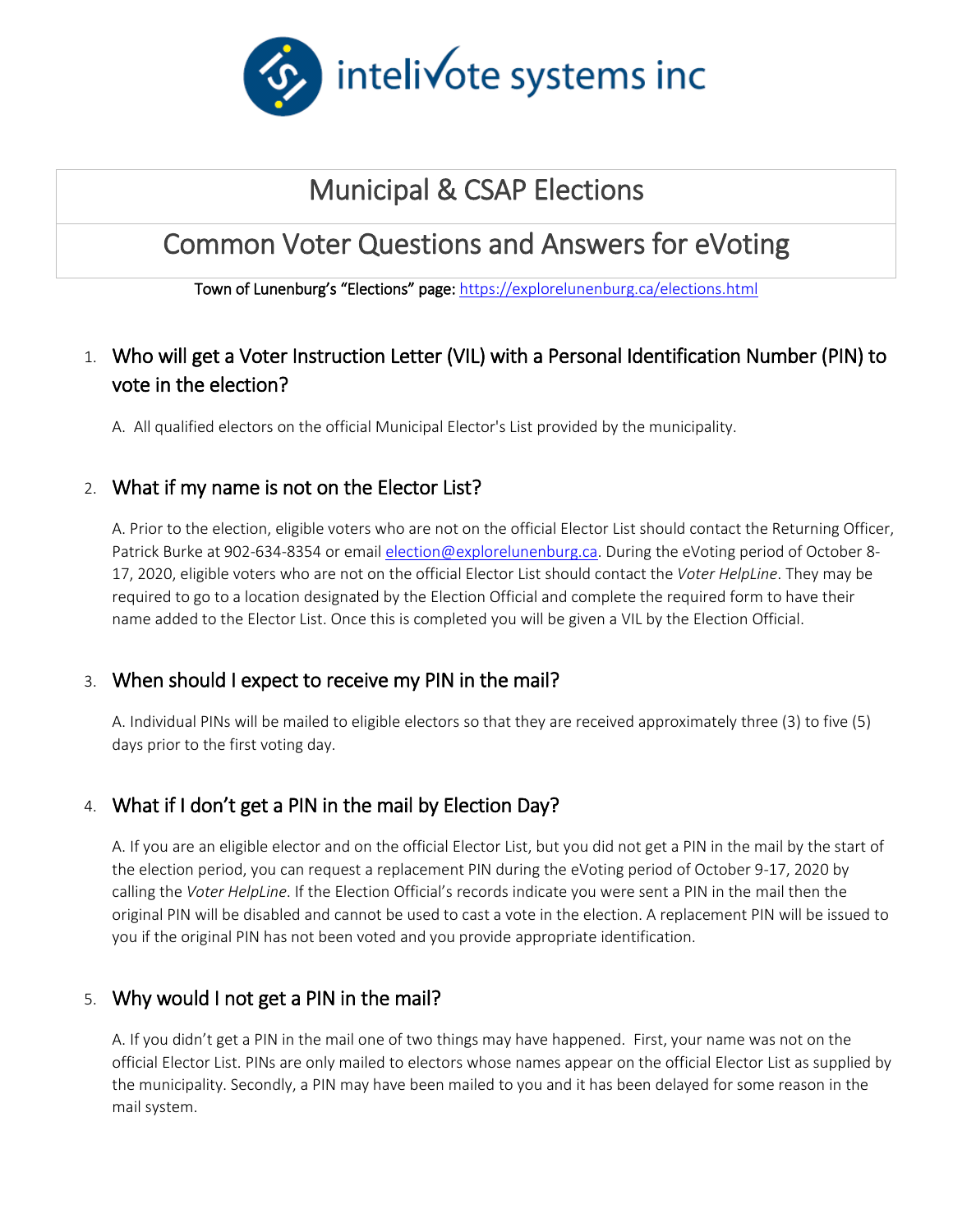## 6. Can anyone tell how I voted if they know my PIN?

A: No. The system does not track how a particular PIN has voted, only that the PIN has been used to cast a vote.

## 7. Once I have my PIN, do I have to register in advance if I want to use either the telephone or the Internet to cast my vote?

A. No, there is no registration required. During the election period, using your PIN, you can use either the telephone or the Internet to cast your vote or vote using a paper ballot if this is offered by the municipality.

#### 8. What if I lose or misplace my PIN?

A. If an elector loses or misplaces their PIN they should contact the *Voter HelpLine*. The Election Official can decide to replace the missing PIN if it has not already been voted. They will determine if a voter has to travel to a location, sign a form, and then replace the missing PIN, or they can decide to allow the *Voter HelpLine* agent to authenticate the caller and issue a replacement PIN over the phone. In both cases, the original lost or missing PIN will be disabled and it will not be able to be voted in the election.

#### 9. How do I access the voting system?

A. Voting instructions will be included in the Voter Instruction letter mailed to each eligible elector on the official Elector List. Included in this information are instructions on how to access the voting system. Voters can cast their ballot using the telephone or cell phone by calling a toll free number. Voters using personal computers will use the Internet to visit a website that will allow them entry into the voting system where they can cast their vote.

## 10. Once I enter my PIN and start my voting process do I have to complete all the races on the ballot in one session? For example, what if I am interrupted and have to hang up the phone for some reason or, if I am voting using the Internet and have to leave my session?

A. No, you do not have to vote all the races on your ballot at one time uninterrupted. You can disconnect from the Internet or the telephone and re-connect later, re-enter your PIN, and complete your voting activity at that time. In fact, if you find it more convenient, you can switch from one method to the other and complete your voting using the other method. For example, you can start your voting on the Internet and at some point close your Internet session, and then later re-start the voting process and re-enter your PIN using your phone or cell phone and complete your ballot.

## 11. What happens if I access the voting system and am presented with incorrect candidates for my district?

A. The list of candidates presented to you as a voter is determined by your place of residence as defined on the Elector List. If you have moved and your new address was not updated on the Elector List, (and your Voter Instruction letter and PIN were forwarded to your new address), then you will see the list of candidates associated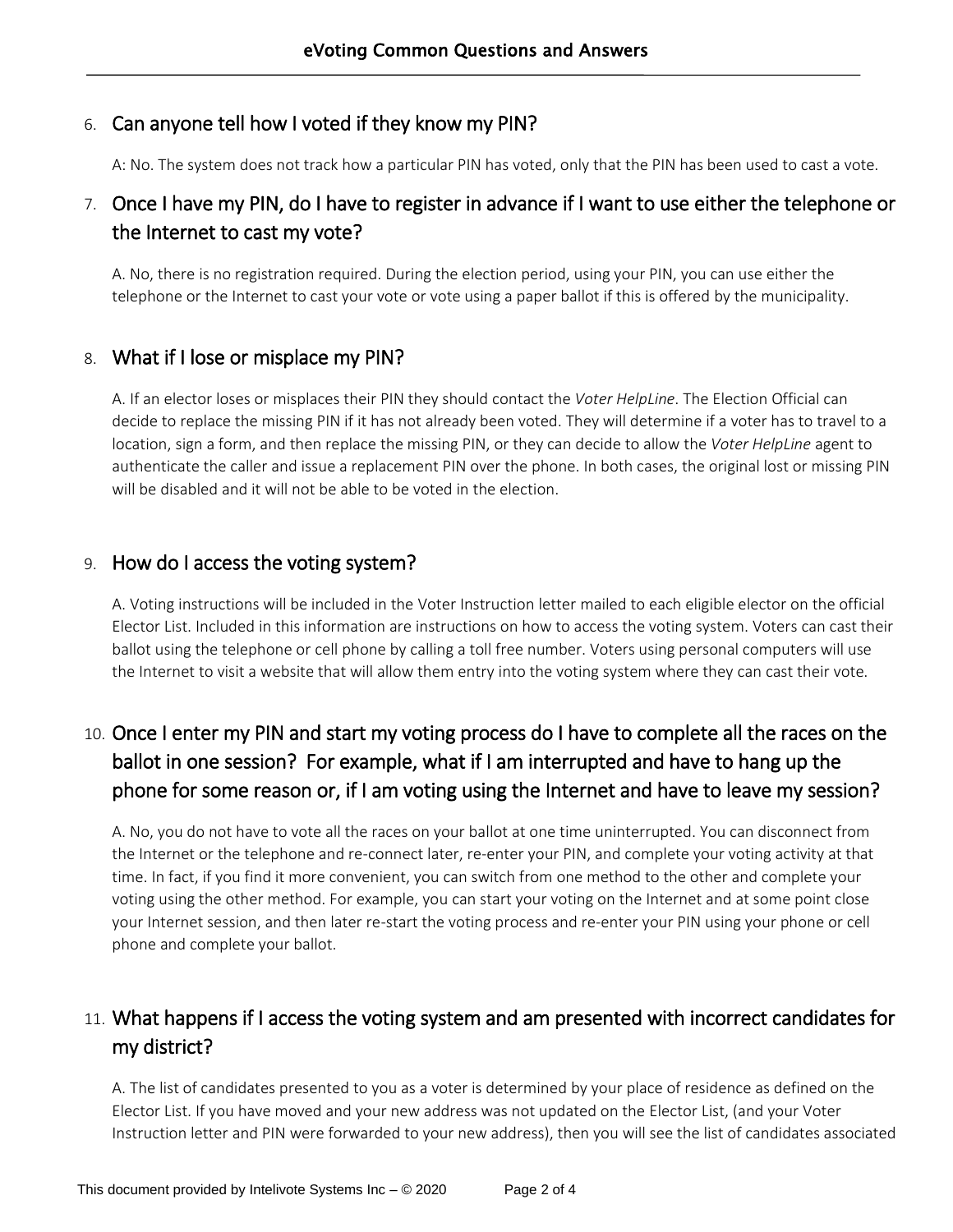with your old place of residence. You should call the *Voter HelpLine* and the Election Official will authenticate you and, if satisfied, can then electronically "re-categorize" the PIN. The correct list of candidates will be presented to you once you re-connect to the voting system.

## 12. What do I do if I am not sure if I completed a race or the ballot?

A. During the voting period you can connect to the voting system and enter your PIN. If you have yet to complete all ballots assigned to you, the system will begin where you left off - at the next race you are eligible to complete. When you have completed voting all ballots assigned to you, entering your PIN online in the voting system during the voting period will display a message containing your vote status. This message will advise if you have completed voting. You can also contact the *Voter HelpLine* to get more information.

## 13. If I am using the telephone to vote, how will I know what number to press to vote for the candidate of my choice or what if I make a mistake and select a different candidate than the one I want to vote for?

A. The Voter Instruction letter mailed to you has the list of candidates included on it for your reference purpose. In addition, each time the system presents you with a race to vote for; it lists the eligible candidates running for that position and instructs you to select the corresponding number for that candidate. You may also clear your ballot selections and start over.

## 14. Once a vote has been confirmed, can it be changed?

A. No. Once a vote has been confirmed it cannot be changed. This process is the same as dropping the ballot into the ballot box in a traditional paper based election ensuring complete voter anonymity and secrecy of ballot. The system does not know how the ballot was voted; only that the PIN was used in the election to cast a vote and thus it cannot be removed from the vote count.

## 15. How do I vote if I am away from home, out of town, out of the province, or out of the country?

A. You can vote during the election voting period using the Internet from anywhere in the world. You can also use telephone service and connect to the voting system toll free from anywhere in North America simply by dialing the toll free number contained in your Voter Instruction letter.

## 16. What if I have a rotary phone at home, no cell phone and don't have a computer with Internet service. How can I vote?

A. You do not have to vote from home. You can vote from any location using any phone with touch tone service or from any computer. You can also vote in person at a Town Hall polling station on a tablet provided for